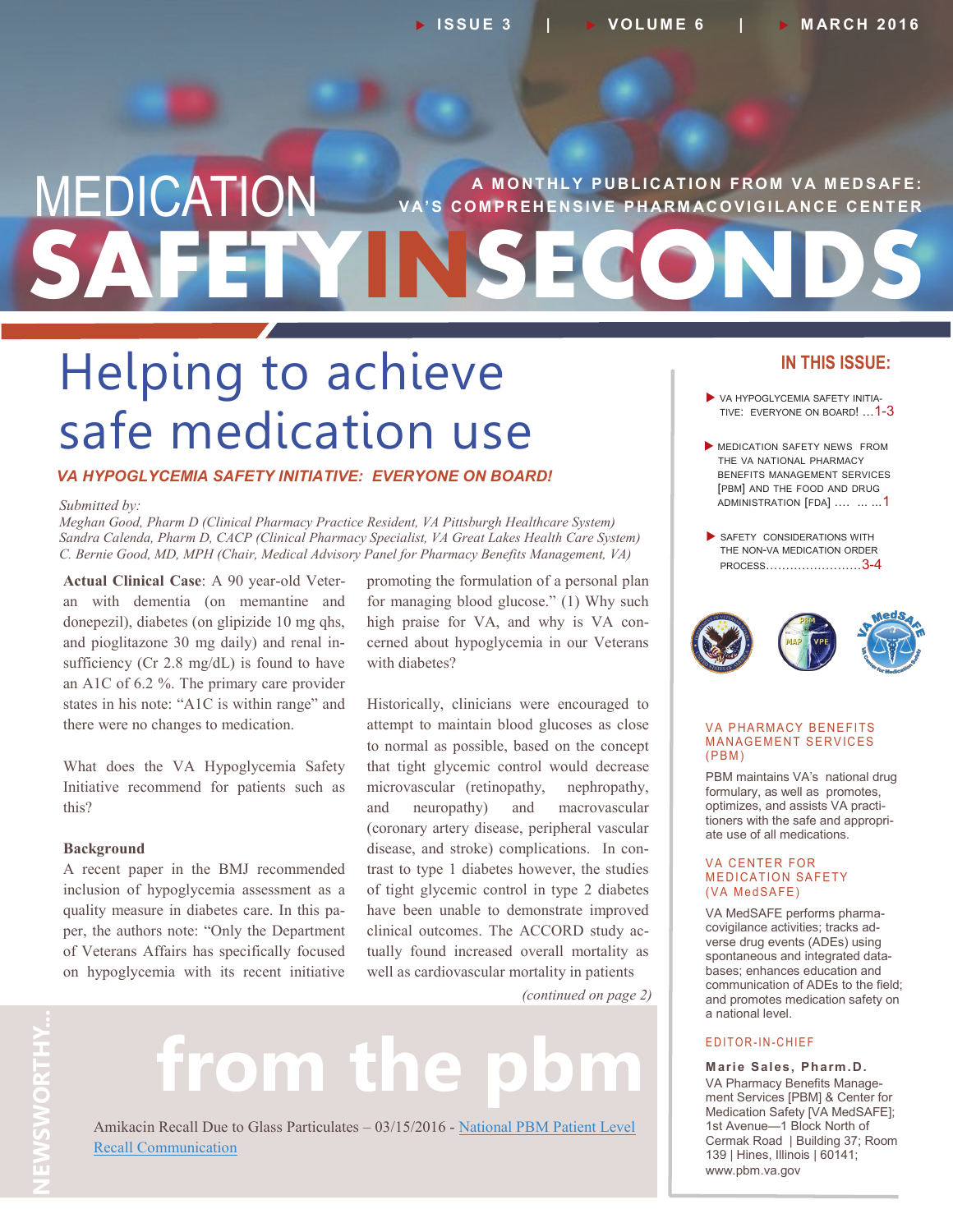## Helping to achieve safe medication use

*VA HYPOGLYCEMIA SAFETY INITIATIVE: EVERYONE ON BOARD!*

#### *(continued from page 1)*

getting intensive glycemic pharmacotherapy. (2) Another study of type 2 diabetes in Veterans likewise showed no decrease in microvascular or macrovascular events with tight glycemic control. (3) Subsequently, investigators have identified that hypoglycemia associated with tight glycemic control is also associated with a higher risk of adverse cardiovascular events. (4) Finally, a VA systematic review of predictors and consequences of hypoglycemia found that intensive glucose control, age  $> 65$ years, renal insufficiency, dementia, and treatment with insulin and/or a sulfonylurea were significant risk factors for hypoglycemia. The authors concluded that there was "good evidence for a significant association of severe hypoglycemia" and all-cause mortality, neurological events, hospitalization and emergency room visits, and lower quality of life. (5)

#### **VA and Diabetes Targets**

VA led the nation in recognizing the importance of a stratified individual target approach with diabetes, and has incorporated this concept into the VA/DoD Diabetes Guidelines since 2000. VA/DoD guidelines recommend tight glycemic control for those patients most likely to benefit (younger patients, without significant comorbidities), and more relaxed A1C targets for those less likely to benefit and more likely to be harmed by tight glycemic control (elderly, with significant comorbidities).

#### **Hypoglycemia in Vulnerable Veterans**

Despite VA highlighting individualized targets, vulnerable diabetic patients continue to be at risk for hypoglycemia. (6-8) One study found that 52% of Veterans with diabetes with dementia had an A1C of  $\leq$  7.0%; of these patients, 75% used sulfonylureas and/or insulin. (6) Among high-risk Veterans with diabetes, 50% with advanced age  $($  > 75 years of age), renal insufficiency  $(Cr > 2.0)$ , or cognitive impairment/dementia had an A1C of < 7.0%. (8)

In 2013, the American Geriatrics Society, as part of the Choosing Wisely Campaign, recommended to "avoid medications to achieve an A1C < 7.5% in most adults age 65 and older; moderate control is generally better". Also in 2013, the ADA updated their standards of medical care in diabetes, stating that "less stringent A1C goals (such as  $\leq 8.0\%$ ) may be appropriate for patients with…limited life expectancy, advanced micro/ macrovascular conditions, and those with long-standing diabetes…"

#### **Choosing Wisely: The VA Hypoglycemia Safety Initiative**

As part of an effort to advance the recommendations of the Choosing Wisely Campaign, VA chartered a "Choosing WiselyHypoglycemia Safety Initiative (HSI) Task Force" in 2014. The over-arching goal of the initiative is to foster shared decision making between clinicians and Veterans. This goal translates into lessening tight glycemic control in patients with type 2 diabetes where potential harms, such as hypoglycemia, exceed benefit. While the HSI is completely voluntary, clinicians are strongly encouraged to learn more about the evidence and incorporate relevant changes into their practice. The goal is to thoughtfully review high-risk patients and to share in decisions about the most appropriate treatment for that individual.

#### **Free Tools to Help with Diabetes Management!**

The HSI team has developed tools to assist clinicians, local VA's, and VISNs to identify and intervene with patients who are considered high risk for hypoglycemia (see references 9 and 10 for links to websites). Based on the literature, the high risk cohort includes those patients with an A1C value of less than  $7\%$ and who are on insulin or a sulfonylurea prescription, who also meet one of the following criteria: age  $\geq$  75 years, dementia or cognitive impairment, or serum creatinine  $> 1.7$  mg/dL. Two tools for screening these high risk patients are available for export to any VA site- a CPRS Reminder Dialogue Template and a CPRS Clinical Reminder. The Reminder Dialog Template is a note template that can be used to document episodes of hypoglycemia and plans of care in a standardized manner. The Clinical Reminder is a tool where the clinicians are alerted in real-time to the fact that their patient is high risk. Through the Data Warehouse, lists of high risk patients are also available based on providers, and therefore can be reviewed for a specific provider panel or PACT. (10)

#### **Implementing the VA Hypoglycemia Safety Initiative (HSI)**

PACT providers may hesitate to change therapy, since the idea that "lower A1C is always better" is deeply ingrained. Similarly, many patients are resistant to change, having been warned for many years of the importance of managing tight blood sugar control. For some patients, the fear of diabetic complications may be more than for hypoglycemic episodes. In these patients, a team approach (as encouraged by the HSI) can be effective. Clinical pharmacists in particular can assist in the education, and in working directly with patients with diabetes as part of the PACT team. For patients resistant to de-escalating therapy, pharmacists can recommend safer agents less prone to cause hypoglycemia (e.g. metformin) as well as counsel patients on ways to lower their hypoglycemic risks.

Since the HSI has been rolled out, many VA's, PACT teams,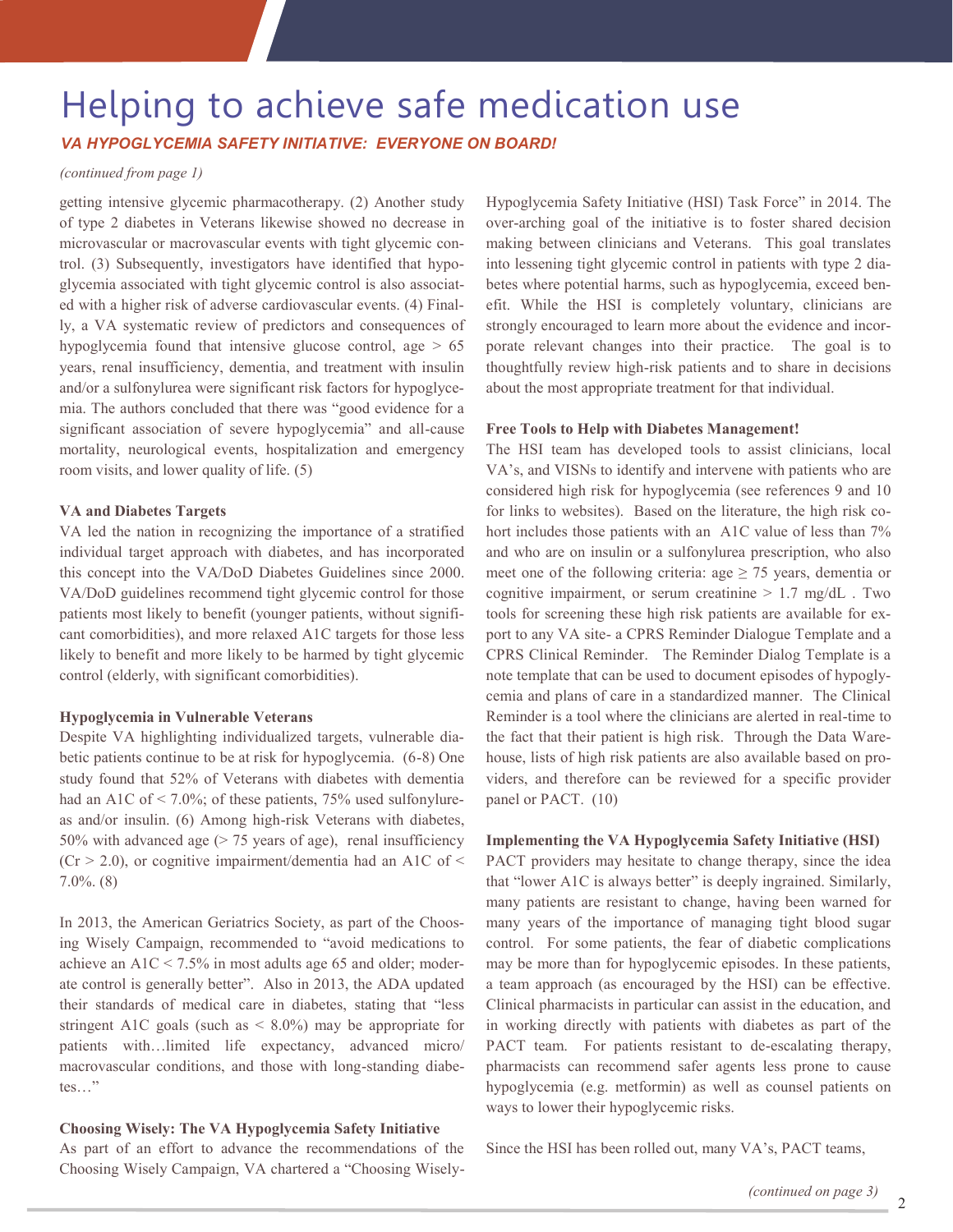## Helping to achieve safe medication use

#### *VA HYPOGLYCEMIA SAFETY INITIATIVE: EVERYONE ON BOARD!*

#### *(continued from page 2)*

and VISNs have used the tools, visited the web sites, and implemented this initiative. Outside of the initial VISNs who piloted this initiative, there have been 16 additional facilities requesting export of the CPRS tools and over 900 "hits" on the Data Warehouse patient-level reports. Additionally, approximately 4,100 encounters by 1,000 staff members have used the CPRS tools, to date.

#### **Clinical Case, Revisited**

So, what should you, the clinician (physician, pharmacist, nurse practitioner, etc.) do when faced with a patient such as presented? Clearly, this patient would be identified with the HSI tools. If a PACT team or a PACT provider were to use those tools, the patient could be contacted for intervention.

The PACT provider or PACT pharmacist should intervene with this patient. While there is no evidence for benefit in this patient from use of glipizide in this patient, we do have evidence that an A1C of less than 7% puts this patient at a 25-30% annual risk of serious hypoglycemia. Because of the renal insufficiency and advanced age, metformin would not be an ideal alternative. It is quite possible that this patient does not need the sulfonylurea at all, and the first shared discussion could be to stop the glipizide and continue to monitor home glucoses.

#### **VA HSI: Everyone on Board!**

While many VA's have implemented the HSI, there remain many patients (82,133 as of March 2016) in VA at risk for hypoglycemia, as identified by the HSI tools (defined above). As of

March 2016, 1.5% of VA diabetics are identified by the HSI Cohort Summary Report as being at risk for hypoglycemia. Among VISNs, the range of at risk patients varies nearly 2-fold (from 1.1% to 2.1%), and among facilities, there is greater than a 4-fold variation (from 0.5% to 3.6%). So, while there is great work being done already at so many facilities, there is more work to be done. Everyone get on board!

#### **REFERENCES**

- 1. Rodrigues-Gutierrez R, Lipska KJ, McCoy RG, et al: Hypoglycemia as an indicator of good diabetes care. *BMJ* 2016;352:i1084.
- 2. Action to Control Cardiovascular Risk in Diabetes Study Group: Effects of intensive glucose lowering in type 2 diabetes. *N Engl J Med* 2008;358:2545-59.
- 3. Duckworth W, Abraira C, Motriz T, et al: Glucose control and vascular complications in Veterans with type 2 diabetes. *N Engl J Med*  2009;361:129-139.
- 4. Goto A, Onyebuchi AA, Goto M, Terauchi Y, Noda M: Severe hypoglycaemia and cardiovascular disease: systematic review and meta-analysis with bias analysis. 2013; *BMJ* 347:f4533
- 5. Bloomfield HE, Greer N, Newman D, et al: Predictors and consequences of severe hypoglycemia in adults with diabetes- A systematic review of the evidence. *VA ESP Project* #09-009, 2012.
- 6. Thorpe CT, Gellad W, Good CB, et al: Veterans with type 2 diabetes and comorbid dementia. *Diabetes Care* 2015;38(4):588-95.
- 7. Feil DG, Rajan M, Soroka O, et al: Risk of hypoglycemia in older veterans with dementia and cognitive impairment: implications for practice and policy. *J Am Geriatr Soc* 2011;59:2263-72.
- 8. Tsend C-L, Soroka O, Maney M, et al: Assessing potential glycemic overtreatment in persons at hypoglycemic risk. *JAMA Int Med 2014*; 174:259- 68.
- 9. [http://www.qualityandsafety.va.gov/](http://www.qualityandsafety.va.gov/ChoosingWiselyHealthSafetyInitiative/HypoglycemiaSite/Hypoglycemia.asp) [ChoosingWiselyHealthSafetyInitiative/HypoglycemiaSite/](http://www.qualityandsafety.va.gov/ChoosingWiselyHealthSafetyInitiative/HypoglycemiaSite/Hypoglycemia.asp) [Hypoglycemia.asp](http://www.qualityandsafety.va.gov/ChoosingWiselyHealthSafetyInitiative/HypoglycemiaSite/Hypoglycemia.asp)
- 10. [https://spsites.cdw.va.gov/sites/QSV\\_CW/Pages/HSI.aspx](https://spsites.cdw.va.gov/sites/QSV_CW/Pages/HSI.aspx)

## Getting the most from our safety surveillance

#### *SAFETY CONSIDERATIONS WITH THE NON-VA MEDICATION ORDER PROCESS*

#### *Submitted by: Von Moore, Pharm.D., Anthony Au, Pharm.D. BCPS, and Jim Duvel, Pharm.D.*

The VA Adverse Drug Event Reporting System (VA ADERS) staff routinely reviews adverse drug event (ADE) reports for symptoms of interest and for suspect drugs that have been identified for additional monitoring. In addition, an Advisory Committee meets quarterly to review trends and identify areas for increased monitoring or system issues to be reviewed in detail. During their last meeting, an ADE reported to VA ADERS with primary suspect drug of sulfamethoxazole/trimethoprim (SMX/ TMP) resulting in Stevens Johnson Syndrome (SJS) was reviewed and revealed a significant safety consideration for patients receiving medications from non-VA pharmacies.

reactions associated with the use of any agent reported to the VA ADERS database. SJS has been reported as the reaction associated with SMX/TMP 67 times. Reporters indicated that in 3 of these instances, the patient had a previous allergy or reaction to the drug or drug class. The death described from the report below occurred in one of these 3 cases.

A recently reported death due to an ADE was submitted to VA ADERS for a 90 year old male patient who developed SJS and died after receiving SMX/TMP. The patient initially presented to the VA emergency department (ED) with a urinary tract infection and was discharged with an outpatient prescription for

Sulfamethoxazole/Trimethoprim has the highest number of SJS

3